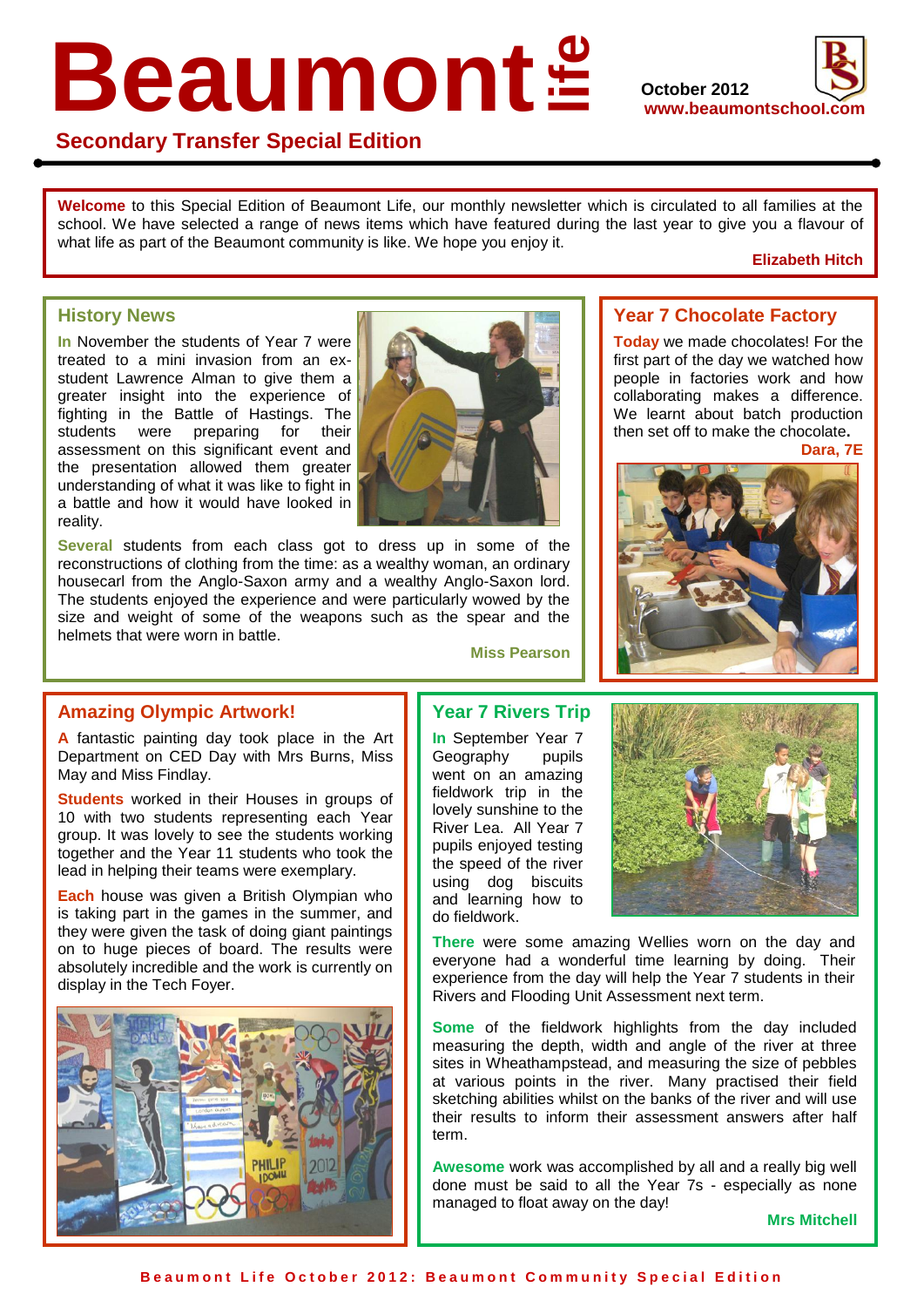# **Exchange trips to France and Germany**



**The** French Exchange was by far the best trip I have been on so far. I had such a good time and I would do it again anytime. After visiting Paris I would agree it's one of the most beautiful places in the world. My favourite day was Friday.

**We** met at the school in the morning ready for the Eiffel tower. Once we had got on the train we were all excited. We arrived under the Eiffel tower and I was getting nervous, but I knew it would be fun. After experiencing one of the most amazing sights of my life we headed to the Champs Elysees. We walked down the main street and saw some amazing shops, unfortunately quite expensive. After an amazing start the trip got better and better. I hope I will visit Paris again many times in my life and enjoy as much as I did on the Exchange. Overall the trip was really fun and I felt welcomed into the family. I will always remember the trip and the fun we had on it.

**Ben 9L**



**I** had such an amazing time on the German Exchange. As a group, we did so many things and I learned so much! We had tours around Speyer, Heidelberg, Frankfurt and Mannheim. We visited Speyer cathedral, churches in Heidelberg and Frankfurt, the Goethe Museum in Frankfurt, a castle, and the IMAX cinema in Speyer, to name just a few places!

**I** think we were matched up to our partners really well! We had three days with our host families and they did some really lovely activities with me! At the end all the German parents had organised a farewell party for everyone and it was great!

**When** I first arrived in Speyer I was scared, but excited at the same time! Over the week I began to understand a lot more German and I really improved. It was a really great experience and I can't wait for my partner to come back in April!

**The** Exchange was really well organised and I want to say a big 'thank you' to Mrs Yapp and Miss Doan!

**Megan 9N** 

### **Library News**

**This** term the library has had two exciting author visits. In October Simon Scarrow came to talk to Year 7, and more recently Paul Dowswell spoke to Year 9.

**Paul Dowswell** began his writing career as a researcher for a publisher. It was obvious from his talk that he now carries out meticulous research for his own books. He talked about the background research he did in Berlin for his historical adventure story Auslander and the audience was gripped by the tales he told.



**A** small group of students also had the opportunity to take part in a writing workshop, where Paul shared his tips for turning fact into fiction.

**Copies** of Auslander and Paul's latest book, Sektion20, are available to borrow from the school library. **Mrs Dudgeon, Librarian**

### **Being in Choir**

**My** experience of Choir at Beaumont school so far has been absolutely incredible, not just because the teachers are nice, but because the music we learn is always fun to sing.



We have sung numerous songs and have done the Christmas concert, the Carol service and the Easter concert and we've still got more to go! I enjoy coming to Choir because the music teachers always pick great songs that the young generation love and their teaching makes it easier to sing.

**Throughout** the last seven months I've learnt a lot of things; one of them is that if everyone works hard and tries their best, you can produce a perfect song.

**Overall**, I would recommend Choir to all music lovers and it is open for Year 7s to sixth formers.

**Karan 7S**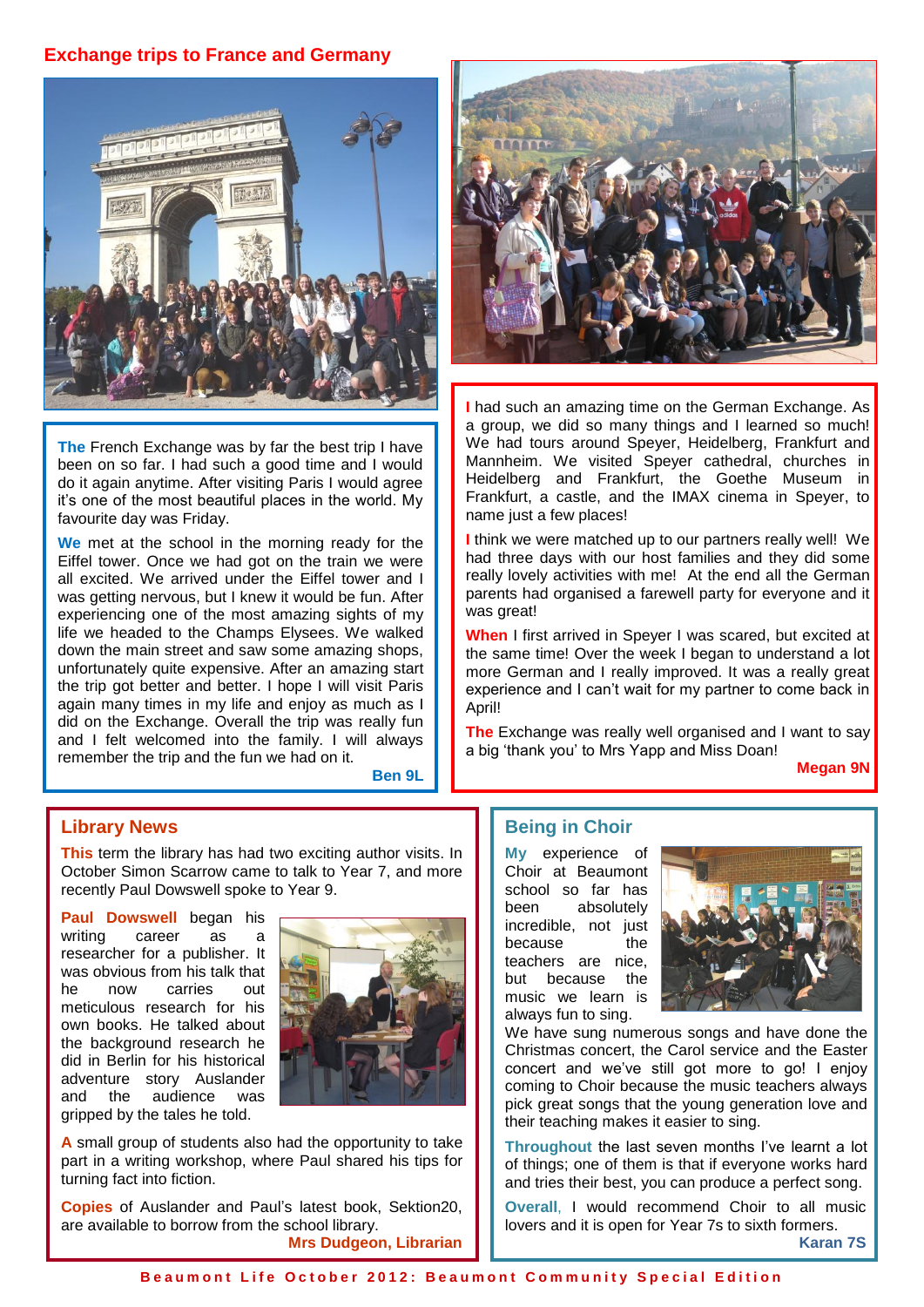

### **Computer Club for Girls**

Miss Dundjerovic Miss Dundjerovic in Room 49. is a lunchtime club that runs every Thursday lunchtime with

**Rather** alarmingly, females only account for 17% of the IT sector. The sector is missing out on a significant proportion of the talent pool, and girls are missing out on rewarding careers.

**Computer Club for Girls** (CC4G) helps girls develop their skills in IT through a series of carefully-graded challenges, themed around their interests – like fashion, music, sport and celebrity. It supports girls' learning in IT and across the curriculum, and benefits their confidence and self-esteem.

**All** girls from Year 7, 8, 9 and 10 are welcome to attend.

# **Wheelchair success**



**Beaumont** PE department and the Beaumont School Association (BSA) have managed to secure a grant of £3000 from St Albans City and District Council for the purchase of four new wheelchairs for the PE department to support our wheelchair basketball clubs and to allow us to introduce wheelchair basketball within the curriculum too. These chairs will add to our current ones giving us eight chairs to use in and out of lessons. We hope to have the chairs by the end of February 2012.

**Thanks** must go to the BSA for their exceptional support in the application process.

**Mr Jump, Head of PE**

# **Fundraising for GOSH**

**Well** done to **Adele Robinson** and **Emily Bates** who organised an Arts Evening in aid of Great Ormond Street Hospital.



**They** raised around £1000 from the evening of dance, drama, gymnastics, music and art. Naomi Angel from GOSH spoke to a Sixth form Assembly about the work of the hospital recently, and was delighted to receive a cheque for £1000, presented by Adele and Emily.

### EBOX WORLDGA

**I would** like to say a huge thank you to all of the staff and students that contributed towards Operation Christmas Child. I was really proud to see the 121 boxes as they were packed into the cages to be sent off.



**It's** nice to know that there will be 121 more smiles at Christmas!

**Miss Jackson**

### **Lower School Musical**

**I** have been a fan of the Dr.Seuss books since I was a very small child. The stories are fun, crazy and imaginative and of course brilliant! The musical is just like that, if not better!



**I** have to say Seussical is one of my favourite musicals as the characters are so vivid and real and the songs are great! The rehearsals are really fun to be a part of too and we all take on board the advice given to us so that the next rehearsal becomes better.

**In** Seussical I play a Wickersham monkey (A monkey that is part of a trio who live in the jungle of Nool) and it is great fun. I love singing the songs to Seussical because they are so catchy and have great lyrics. I am really excited about being part of the production and I can't wait until everyone gets to see it. I can honestly say that this show will be AMAZING!

**Poppy 7A**

### **Writing project**

**Students** from Beaumont have been involved in a writing project jointly with Verulam and Onslow St Audrey schools. The project aimed to inspire and encourage students with English as an additional language to write, and the result is a book of poems about the experiences and people that have shaped their lives.

**At** the start of the programme awardwinning poet Dean Atta ran a series of workshops. Around 70 poems were selected for inclusion in a book 'We Come From' which has now been published.



**Around** a dozen Beaumont students have contributed.

# **Cake Sale for Bone Cancer Research Trust**

**Recently** we held a cake sale to raise money for the Bone Cancer Research Trust. With over 200 cakes made we raised £250. A huge success! Many thanks to Mr Sievewright and Miss May for helping us and to Alicia, Lois, Esme, Ellie, Georgina, Becca, Laura, Olivia and Kristal for baking cakes and helping me. But a big thanks must go to everyone who came and bought cakes: we hope you enjoyed them, whilst supporting a charity that helps so many young people.

**Maisie 8A**